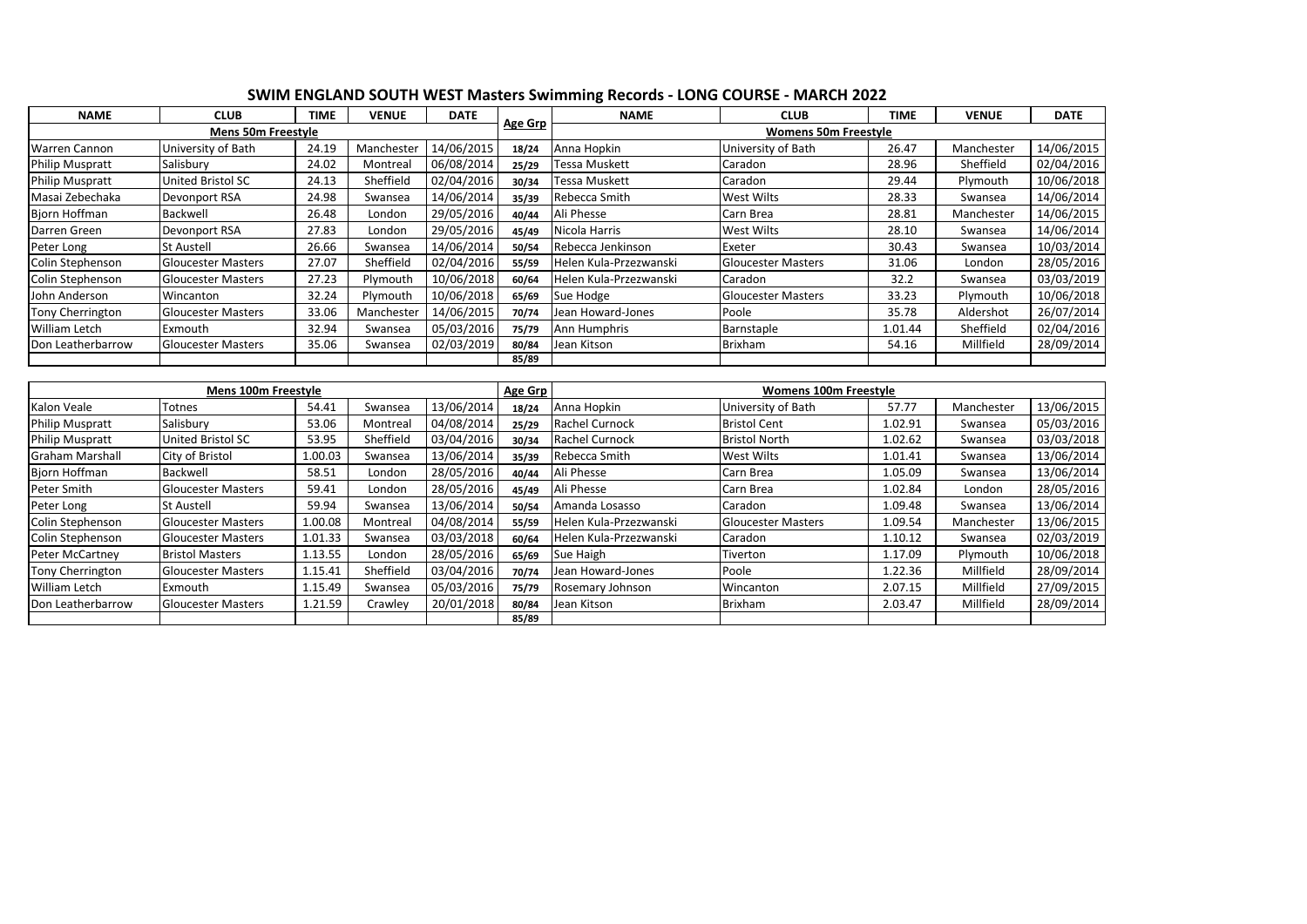|                         | Mens 200m Freestyle       |             |              |             | Age Grp        |                          | <b>Womens 200m Freestyle</b> |             |                 |             |
|-------------------------|---------------------------|-------------|--------------|-------------|----------------|--------------------------|------------------------------|-------------|-----------------|-------------|
| Matthew Johnson         | University of Bath        | 1.56.40     | Manchester   | 13/06/2015  | 18/24          | Alexandra Kaye           | University of Bath           | 2.04.31     | Manchester      | 13/06/2015  |
| Gregory Bird            | Totnes                    | 1.57.96     | Manchester   | 13/06/2015  | 25/29          | Rachel Curnock           | <b>Bristol Cent</b>          | 2.15.95     | London          | 05/03/2016  |
| Dan John                | Totnes                    | 2.04.42     | Plymouth     | 10/06/2018  | 30/34          | Rachel Curnock           | <b>Bristol North</b>         | 2.15.73     | <b>Budapest</b> | 16/08/2017  |
| Neil Cox                | Littledown Masters        | 2.15.28     | Swansea      | 15/06/2014  | 35/39          | Rebecca Smith            | <b>West Wilts</b>            | 2.16.18     | Swansea         | 15/06/2014  |
| <b>Matthew Bailey</b>   | <b>Gloucester Masters</b> | 2.19.93     | Manchester   | 13/06/2015  | 40/44          | Jessica Woodisse         | <b>Stroud Masters</b>        | 2.19.86     | London          | 26/05/2016  |
| Darren Beer             | Crediton                  | 2.21.56     | Swansea      | 08/03/2015  | 45/49          | Jessica Wooddisse        | <b>Stroud Masters</b>        | 2.22.58     | Swansea         | 01.03.2020  |
| <b>Stephen Hares</b>    | <b>Bristol Masters</b>    | 2.27.07     | Swansea      | 05/03/2016  | 50/54          | Judith McGregor-Harper   | <b>Exe Masters</b>           | 2.42.28     | Swansea         | 01/03/2020  |
| Colin Stephenson        | <b>Gloucester Masters</b> | 2.17.22     | London       | 26/05/2016  | 55/59          | Helen Kula-Przezwanski   | <b>Gloucester Masters</b>    | 2.34.59     | Manchester      | 13/06/2015  |
| Colin Stephenson        | <b>Gloucester Masters</b> | 2.21.75     | Plymouth     | 10/06/2018  | 60/64          | Helen Kula-Przezwanski   | Caradon                      | 2.33.28     | Swansea         | 14/06/2019  |
| David Hembrow           | Littledown Masters        | 2.44.26     | Millfield    | 27/09/2015  | 65/69          | Susan Haigh              | Tiverton                     | 2.46.58     | <b>Budapest</b> | 16/08/2017  |
| Tony Cherrington        | <b>Gloucester Masters</b> | 2.52.24     | Montreal     | 05/08/2014  | 70/74          | Jean Howard-Jones        | Poole                        | 3.08.90     | Millfield       | 28/09/2014  |
| <b>Tony Cherrington</b> | <b>Gloucester Masters</b> | 3.03.59     | Aberdeen     | 16/06/2017  | 75/79          | Rosemary Johnson         | Wincanton                    | 4.36.27     | Millfield       | 27/09/2015  |
| Don Leatherbarrow       | <b>Gloucester Masters</b> | 3.14.78     | Plymouth     | 10/06/2018  | 80/84          | Jean Kitson              | <b>Brixham</b>               | 4.24.00     | Millfield       | 28/09/2014  |
| <b>NAME</b>             | <b>CLUB</b>               | <b>TIME</b> | <b>VENUE</b> | <b>DATE</b> | <b>Age Grp</b> | <b>NAME</b>              | <b>CLUB</b>                  | <b>TIME</b> | <b>VENUE</b>    | <b>DATE</b> |
|                         | Mens 400m Freestyle       |             |              |             |                |                          | <b>Womens 400m Freestyle</b> |             |                 |             |
| Matthew Johnson         | University of Bath        | 4.04.80     | Manchester   | 14/06/2015  | 18/24          | Aimee Carter             | <b>Gloucester Masters</b>    | 4.54.50     | Aberdeen        | 17/06/2017  |
| Matthew Breckon         | Totnes                    | 4.09.70     | Manchester   | 14/06/2015  | 25/29          | Rachel Curnock           | <b>Bristol Cent</b>          | 4.54.59     | Swansea         | 05/03/2016  |
| Dan John                | Totnes                    | 4.27.93     | Plymouth     | 10/06/2018  | 30/34          | <b>Stephanie McNally</b> | <b>Bristol North</b>         | 4.55.07     | Swansea         | 02/03/2019  |
| Neil Cox                | Littledown Masters        | 4.54.16     | Swansea      | 14/06/2014  | 35/39          | Jessica Wooddisse        | <b>Stroud Masters</b>        | 4.52.26     | Swansea         | 14/06/2014  |
| <b>Stuart Gibbs</b>     | Corsham                   | 5.01.21     | Millfield    | 27/09/2015  | 40/44          | Jessica Wooddisse        | <b>Stroud Masters</b>        | 4.53.03     | London          | 28/05/2016  |
| Darren Beer             | Crediton                  | 5.03.60     | Millfield    | 26/09/2016  | 45/49          | Phillipa O'Grady         | Wincanton                    | 5.22.81     | Plymouth        | 10/06/2018  |
| Sean Kinsey             | <b>Stroud Masters</b>     | 4.46.59     | London       | 27/05/2016  | 50/54          | Phillipa O'Grady         | Wincanton                    | 5.20.66     | Swansea         | 03/03/2019  |
| Colin Stephenson        | <b>Gloucester Masters</b> | 4.57.55     | Montreal     | 09/08/2014  | 55/59          | Helen Kula-Przezwanski   | <b>Gloucester Masters</b>    | 5.34.34     | Millfield       | 26/09/2016  |
| Simon Veale             | Totnes                    | 5.05.71     | Eindhoven    | 06/05/2016  | 60/64          | Jayne Ball               | <b>Gloucester Masters</b>    | 5.34.36     | Montreal        | 09/08/2014  |
| David Hembrow           | Littledown Masters        | 5.48.79     | Millfield    | 27/09/2015  | 65/69          | Susan Haigh              | Tiverton                     | 5.47.18     | <b>Budapest</b> | 20/08/2017  |
| Tony Cherrington        | <b>Gloucester Masters</b> | 6.03.98     | Montreal     | 09/08/2014  | 70/74          | <b>Esther Murray</b>     | <b>Gloucester Masters</b>    | 8.27.25     | Swansea         | 04/03/2017  |
| Tony Cherrington        | <b>Gloucester Masters</b> | 6.38.75     | Plymouth     | 10/06/2018  | 75/79          | Muriel Hitchcock         | Warminster                   | 8.43.10     | Millfield       | 28/09/2014  |
| Don Leatherbarrow       | <b>Gloucester Masters</b> | 7.02.46     | Crawley      | 20/01/2018  | 80/84          | Jean Kitson              | <b>Brixham</b>               | 9.10.11     | Millfield       | 28/09/2014  |
| Roger Burrell           | Launceston                | 7.49.25     | Sheffield    | 03/04/2016  | 85/89          |                          |                              |             |                 |             |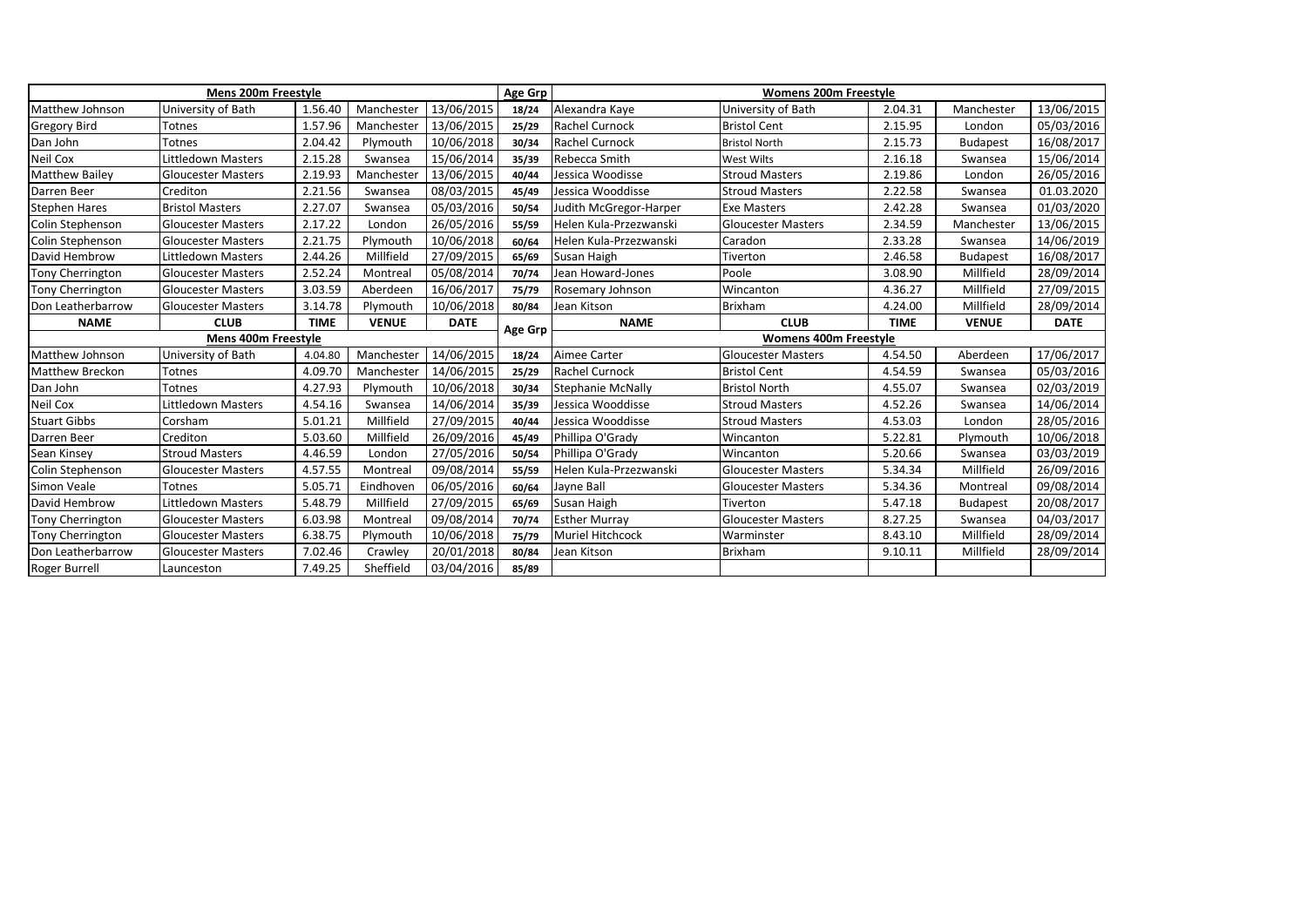|                     | Mens 800m Freestyle       |          |            |            | Age Grp |                          | <b>Womens 800m Freestyle</b> |          |                 |            |
|---------------------|---------------------------|----------|------------|------------|---------|--------------------------|------------------------------|----------|-----------------|------------|
| Timothy Robinson    | University of Bath        | 8.40.67  | Manchester | 12/06/2015 | 18/24   | <b>Sally Carter</b>      | Caradon                      | 10.16.03 | Manchester      | 12/06/2015 |
|                     |                           |          |            |            | 25/29   | <b>Stephanie McNally</b> | <b>Bristol North</b>         | 10.14.97 | Swansea         | 05/03/2016 |
| <b>Chris Street</b> | <b>Bristol North</b>      | 11.19.97 | Swansea    | 02/03/2019 | 30/34   | <b>Stephanie McNally</b> | <b>Bristol North</b>         | 10.08.01 | Swansea         | 02/03/2019 |
| David Phillipps     | Swindon                   | 10.23.93 | London     | 25/05/2016 | 35/39   | Jessica Wooddisse        | <b>Stroud Masters</b>        | 10.00.58 | Swansea         | 15/06/2014 |
|                     |                           |          |            |            | 40/44   | Jessica Wooddisse        | <b>Stroud Masters</b>        | 9.58.74  | <b>Budapest</b> | 14/08/2017 |
| Paul Hatton         | Caradon                   | 10.34.90 | Swansea    | 04/03/2018 | 45/49   | Jessica Wooddisse        | <b>Stroud Masters</b>        | 10.04.40 | Swansea         | 06/03/2022 |
| Sean Kinsey         | <b>Stroud Masters</b>     | 9.43.37  | London     | 25/05/2016 | 50/54   | Judith McGregor-Harper   | <b>Exe Masters</b>           | 11.39.43 | Plymouth        | 22/02/2020 |
| Sean Kinsey         | <b>Stroud Masters</b>     | 10.01.86 | Swansea    | 14/06/2019 | 55/59   | Helen Kula-Przezwanski   | <b>Gloucester Masters</b>    | 11.30.32 | Swansea         | 05/03/2017 |
| Simon Veale         | Totnes                    | 10.31.52 | Plymouth   | 10/06/2018 | 60/64   | Jayne Ball               | <b>Gloucester Masters</b>    | 11.33.57 | Montreal        | 03/08/2014 |
| Peter Stephens      | Truro                     | 13.13.68 | Crawley    | 31/01/2015 | 65/69   | Susan Haigh              | Tiverton                     | 12.04.34 | Swansea         | 05/03/2017 |
| Tony Cherrington    | <b>Gloucester Masters</b> | 13.07.78 | London     | 25/05/2016 | 70/74   | Rosemary Johnson         | Wincanton                    | 16.57.81 | Montreal        | 03/08/2014 |
|                     |                           |          |            |            | 75/79   | Ann Humphris             | <b>Barnstaple SC</b>         | 20.13.60 | Swansea         | 15/06/2014 |
| Don Leatherbarrow   | <b>Gloucester Masters</b> | 14.39.64 | Swansea    | 02/03/2019 | 80/84   |                          |                              |          |                 |            |
| <b>Edward Hoy</b>   | Swindon                   | 18.32.04 | London     | 25/05/2016 | 85/89   |                          |                              |          |                 |            |

|                      | Mens 1500m Freestyle      |          |          |            | Age Grp |                          | Womens 1500m Freestyle    |          |         |            |
|----------------------|---------------------------|----------|----------|------------|---------|--------------------------|---------------------------|----------|---------|------------|
|                      |                           |          |          |            | 18/24   |                          |                           |          |         |            |
|                      |                           |          |          |            | 25/29   | <b>Stephanie McNally</b> | <b>Bristol North</b>      | 19.45.18 | Swansea | 05/03/2016 |
| Dan John             | Totnes                    | 18.04.66 | Pltmouth | 10/06/2018 | 30/34   | <b>Stephanie McNally</b> | <b>Bristol North</b>      | 19.25.20 | Swansea | 02/03/2019 |
|                      |                           |          |          |            | 35/39   | Jessica Wooddisse        | <b>Stroud Masters</b>     | 18.44.03 | Swansea | 13/06/2014 |
| Oliver Wilkinson     | <b>Gloucester Masters</b> | 18.42.44 | Swansea  | 05/03/2016 | 40/44   | Jessica Wooddisse        | <b>Stroud Masters</b>     | 19.01.20 | Swansea | 02/03/2019 |
| Paul Hatton          | Cardon                    | 20.17.88 | Swansea  | 03/03/2018 | 45/49   | Jessica Wooddisse        | <b>Stroud Masters</b>     | 19.07.74 | Swansea | 29/02/2020 |
| Sean Kinsey          | <b>Stroud Masters</b>     | 19.49.90 | Swansea  | 05/03/2016 | 50/54   | <b>Frances Hegarty</b>   | Launceston                | 22.56.67 | Swansea | 13/06/2014 |
| Sean Kinsey          | <b>Stroud Masters</b>     | 19.34.79 | Crawley  | 13/04/2019 | 55/59   | Helen Kula-Przezwanski   | <b>Gloucester Masters</b> | 22.38.39 | Swansea | 07/03/2015 |
| Christopher Anderson | Tavistock                 | 26.11.24 | Swansea  | 13/06/2014 | 60/64   | Jayne Ball               | <b>Gloucester Masters</b> | 21.54.83 | Swansea | 13/06/2014 |
| Peter Stephens       | Truro                     | 25.19.97 | Swansea  | 07/03/2015 | 65/69   | Jayne Stephenson         | <b>Gloucester Masters</b> | 22.59.88 | Swansea | 02/03/2019 |
| Robert Lloyd-Evans   | Poole                     | 27.56.48 | Swansea  | 05/03/2016 | 70/74   | <b>Esther Murray</b>     | <b>Gloucester Masters</b> | 32.54.98 | Swansea | 04/03/2017 |
| Robert Lloyd-Evans   | Poole                     | 28.22.44 | Swansea  | 04/03/2017 | 75/79   | Ann Humphris             | <b>Barnstaple SC</b>      | 39.10.20 | Swansea | 13/06/2014 |
| Donald Leatherbarrow | <b>Gloucester Masters</b> | 27.43.49 | Swansea  | 02/03/2019 | 80/84   |                          |                           |          |         |            |

| <b>NAME</b>           | <b>CLUB</b>                | TIME  | <b>VENUE</b>    | <b>DATE</b> |         | <b>NAME</b>            | <b>CLUB</b>                  | <b>TIME</b> | <b>VENUE</b> | <b>DATE</b> |
|-----------------------|----------------------------|-------|-----------------|-------------|---------|------------------------|------------------------------|-------------|--------------|-------------|
|                       | <b>Mens 50m Backstroke</b> |       |                 |             | Age Grp |                        | <b>Womens 50m Backstroke</b> |             |              |             |
| Kalon Veale           | Totnes                     | 27.87 | Swansea         | 15/06/2014  | 18/24   | Emma Bickley           | Paignton                     | 31.91       | Plymouth     | 10/06/2018  |
| Kalon Veale           | Totnes                     | 28.07 | Eindhoven       | 06/05/2016  | 25/29   | Judy Lines             | Marlborough                  | 34.11       | London       | 27/05/2016  |
| James Edmonds         | United Bristol             | 27.53 | <b>Budapest</b> | 20/08/2017  | 30/34   | Emma Challis           | Totnes                       | 33.06       | London       | 27/05/2016  |
| Masai Zebechaka       | Plymouth Leander           | 27.96 | Manchester      | 13/06/2015  | 35/39   | Rebecca Smith          | <b>West Wilts</b>            | 33.22       | Swansea      | 15/06/2014  |
| <b>Matthew Bailey</b> | <b>Gloucester Masters</b>  | 31.50 | Manchester      | 13/06/2015  | 40/44   | Katie Nimmo            | <b>Gloucester Masters</b>    | 34.10       | Sheffield    | 02/04/2016  |
| Chris Archer-Brown    | University of Bath SC      | 32.28 | Millfield       | 27/09/2015  | 45/49   | Ali Phesse             | Carn Brea                    | 32.61       | Aberdeen     | 17/06/2017  |
| <b>Ross Donaldson</b> | Exmouth                    | 34.21 | Swansea         | 15/06/2014  | 50/54   | Nicola Hazelton        | Academy S T Burnham          | 35.43       | Millfield    | 27/09/2015  |
| Simon Veale           | Totnes                     | 33.04 | Swansea         | 15/06/2014  | 55/59   | Helen Kula-Przezwanski | <b>Gloucester Masters</b>    | 36.36       | Manchester   | 13/06/2015  |
| <b>Robert Guy</b>     | <b>Brisol North</b>        | 33.41 | Plymouth        | 10/06/2018  | 60/64   | Helen Kula-Przezwanski | Caradon                      | 37.75       | Swansea      | 14/06/2019  |
| Nigel Foster          | Swim Bournemouth           | 38.78 | Millfield       | 27/09/2015  | 65/69   | Sue Haigh              | Tiverton                     | 43.55       | London       | 09/07/2017  |
| John Webb             | <b>Bristol Masters</b>     | 42.65 | Swansea         | 04/03/2017  | 70/74   | Janet Brown            | <b>Bristol Masters SC</b>    | 47.15       | Millfield    | 27/09/2015  |
| Donald Leatherbarrow  | <b>Gloucester Masters</b>  | 46.83 | Swansea         | 04/03/2017  | 75/79   | Janet Brown            | <b>Bristol Masters SC</b>    | 48.45       | Millfield    | 26/09/2016  |
| Roger Burrell         | Launceston                 | 50.11 | Manchester      | 13/06/2015  | 80/84   | Jean Kitson            | <b>Brixham</b>               | 1.03.63     | Millfield    | 28/09/2014  |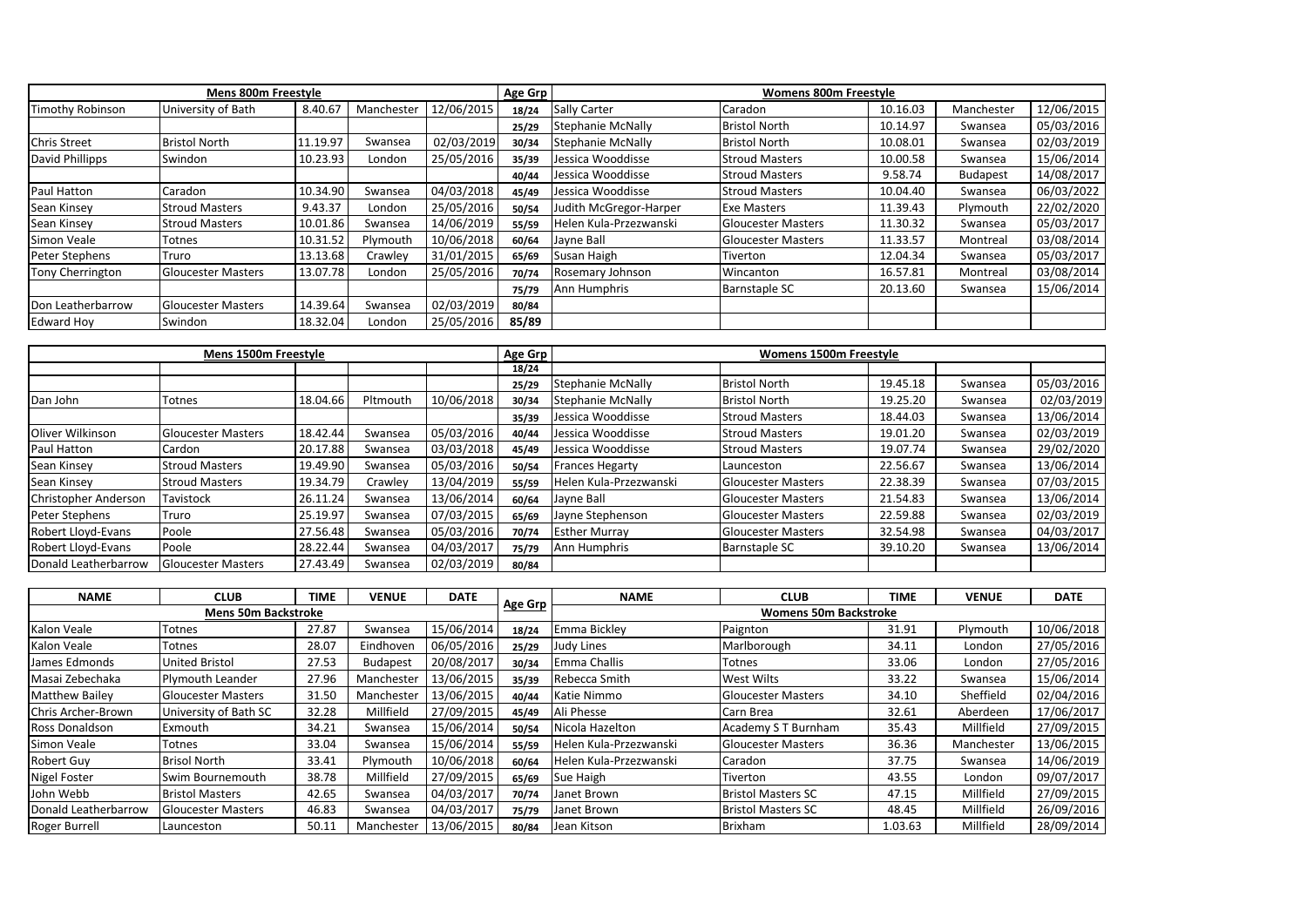| Roger<br>r Burrell. | uncestor | 48.43 | Sheffield | 02/04/2016 | 85/89 |  |  |  |
|---------------------|----------|-------|-----------|------------|-------|--|--|--|
|                     |          |       |           |            |       |  |  |  |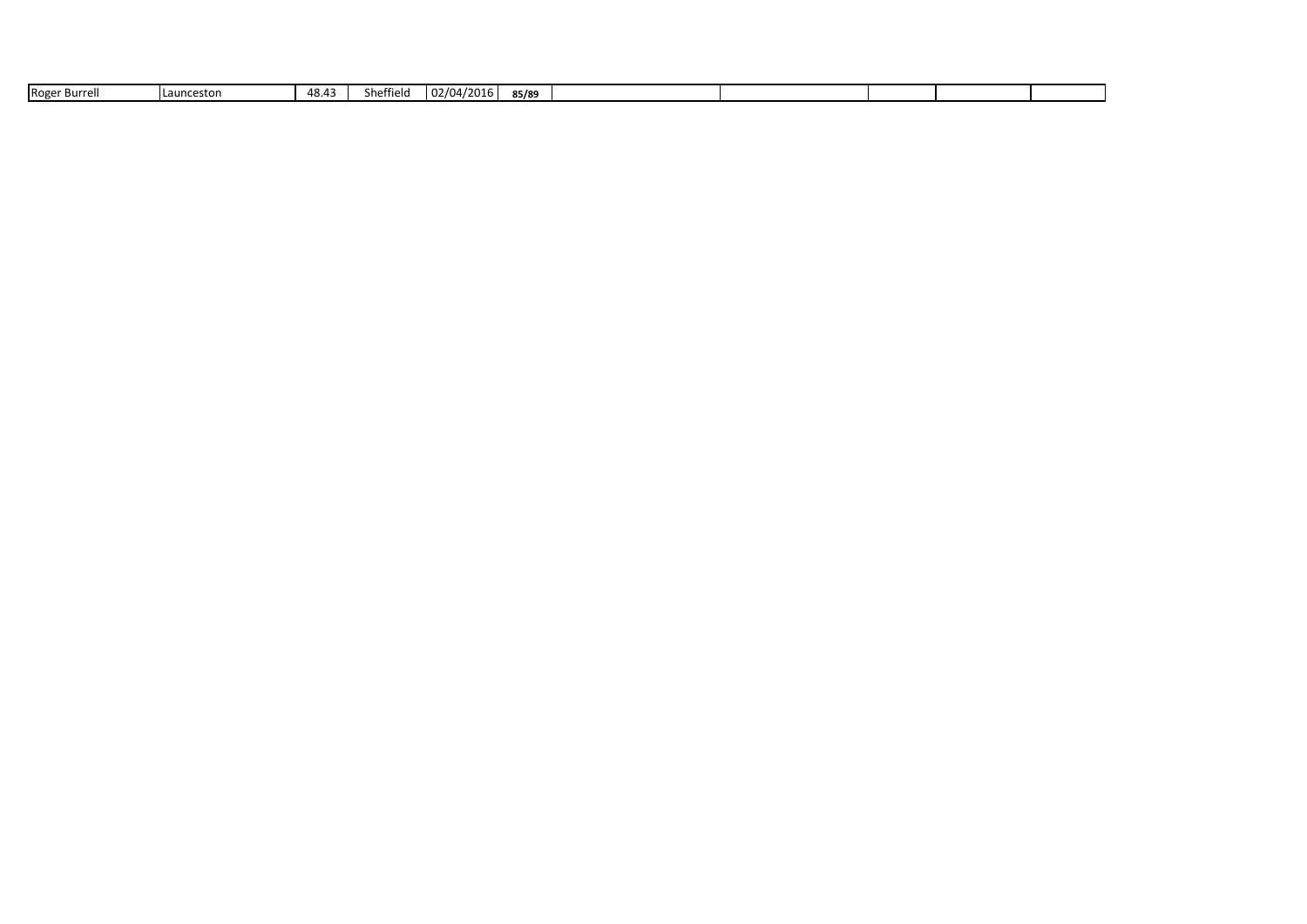|                     | <b>Mens 100m Backstroke</b> |         |                 |            | Age Grp |                        | <b>Womens 100m Backstroke</b> |         |                 |            |
|---------------------|-----------------------------|---------|-----------------|------------|---------|------------------------|-------------------------------|---------|-----------------|------------|
| Kalon Veale         | Totnes                      | 59.41   | Manchester      | 14/06/2015 | 18/24   | Alexandra Kaye         | University of Bath            | 1.06.57 | Manchester      | 14/06/2015 |
| Kalon Veale         | Totnes                      | 59.80   | Plymouth        | 10/06/2018 | 25/29   | Rebecca Reid           | <b>Bristol North SC</b>       | 1.21.09 | Swansea         | 06/03/2022 |
| James Edmonds       | United Bristol              | 59.82   | <b>Budapest</b> | 19/08/2017 | 30/34   | Megan Pardoe           | <b>Bristol North</b>          | 1.21.33 | Swansea         | 01/03/2020 |
| Jonathan Audis      | Swindon Dolphins            | 1.00.66 | London          | 29/05/2016 | 35/39   | Rebecca Smith          | <b>West Wilts</b>             | 1.12.01 | Swansea         | 14/06/2014 |
| Matthew Bailey      | <b>Gloucester Masters</b>   | 1.10.89 | Swansea         | 14/06/2014 | 40/44   | <b>Bethan Lewis</b>    | <b>Bristol Masters</b>        | 1.16.48 | London          | 29/05/2016 |
| Jonathan Rawlings   | <b>Gloucester Masters</b>   | 1.13.64 | London          | 29/05/2016 | 45/49   | Ali Phesse             | Carn Brea                     | 1.12.95 | <b>Budapest</b> | 19/08/2017 |
| Ross Donaldson      | Exmouth                     | 1.14.28 | Swansea         | 14/06/2014 | 50/54   | Rebecca Jenkinson      | Exeter                        | 1.20.74 | Swansea         | 10/03/2014 |
| <b>Robert Guy</b>   | <b>Bristol North</b>        | 1.12.99 | Manchester      | 14/06/2015 | 55/59   | Helen Kula-Przezwanski | <b>Gloucester Masters</b>     | 1.18.56 | Manchester      | 14/06/2015 |
| Robert Guy          | <b>Bristol North</b>        | 1.11.48 | Plymouth        | 10/06/2018 | 60/64   | Helen Kula-Przezwanski | Caradon                       | 1.20.38 | Swansea         | 14/06/2019 |
| <b>Nigel Foster</b> | Swim Bournemouth            | 1.21.23 | London          | 29/05/2016 | 65/69   | Julia Kemp             | Poole SC                      | 1.40.24 | Millfield       | 26/09/2016 |
| John Webb           | <b>Bristol Masters</b>      | 1.37.02 | Swansea         | 04/03/2017 | 70/74   | Janet Brown            | <b>Bristol Masters</b>        | 1.47.39 | Millfield       | 27/09/2015 |
|                     |                             |         |                 |            | 75/79   | Janet Brown            | <b>Bristol Masters</b>        | 1.53.98 | Millfield       | 26/09/2016 |
| Roger Burrell       | Launceston                  | 1.52.46 | Manchester      | 14/06/2015 | 80/84   |                        |                               |         |                 |            |
| Roger Burrell       | Launceston                  | 1.49.23 | Sheffield       | 01/04/2016 | 85/89   |                        |                               |         |                 |            |

|                       | <b>Mens 200m Backstroke</b> |             |              |             | Age Grp |                        | <b>Womens 200m Backstroke</b> |             |              |             |
|-----------------------|-----------------------------|-------------|--------------|-------------|---------|------------------------|-------------------------------|-------------|--------------|-------------|
| Kalon Veale           | Totnes                      | 2.16.80     | Millfield    | 27/09/2015  | 18/24   | Alexandra Kaye         | University of Bath            | 2.21.75     | Manchester   | 12/06/2015  |
| Kalon Veale           | Totnes                      | 2.13.38     | Plymouth     | 10/06/2018  | 25/29   | Jodie Le Page          | Devonport RSA                 | 2.46.92     | Millfield    | 26/09/2016  |
| James Edmonds         | <b>United Bristol</b>       | 2.13.43     | London       | 28/05/2016  | 30/34   |                        |                               |             |              |             |
| Jonathan Audis        | Swindon                     | 2.15.09     | London       | 28/05/2016  | 35/39   |                        |                               |             |              |             |
| James Edmonds         | <b>United Bristol</b>       | 2.17.72     | Swansea      | 05/03/2016  | 40/44   | <b>Bethan Lewis</b>    | <b>Bristol Masters</b>        | 2.40.39     | London       | 28/05/2016  |
| Jonathan Rawlings     | <b>Gloucester Masters</b>   | 2.42.90     | London       | 28/05/2016  | 45/49   | Ali Phesse             | Carn Brea                     | 2.44.14     | Plymouth     | 10/06/2018  |
| Ross Donaldson        | Exmouth                     | 2.40.82     | Swansea      | 14/06/2014  | 50/54   | Rebecca Jenkinson      | Exeter                        | 3.00.81     | Swansea      | 09/03/2014  |
| <b>Robert Guy</b>     | <b>Bristol North</b>        | 2.41.79     | Manchester   | 12/06/2015  | 55/59   | Helen Kula-Przezwanski | <b>Gloucester Masters</b>     | 2.50.94     | London       | 28/05/2016  |
| <b>Robert Guy</b>     | <b>Bristol North</b>        | 2.39.68     | Plymouth     | 10/06/2018  | 60/64   | Helen Kula-Przezwanski | Caradon                       | 2.55.92     | Crawley      | 19/01/2019  |
| Nigel Foster          | Swim Bournemouth            | 3.00.43     | London       | 28/05/2016  | 65/69   | Sue Haigh              | Tiverton                      | 3.28.21     | Crawley      | 07/02/2018  |
| Paul Partington       | Wincanton                   | 3.51.54     | Swansea      | 02/03/2019  | 70/74   | Janet Brown            | <b>Bristol Masters</b>        | 3.56.69     | Millfield    | 27/09/2015  |
|                       |                             |             |              |             | 75/79   | Rosemary Johnson       | Wincanton                     | 5.02.47     | London       | 28/05/2016  |
| Roger Burrell         | Launceston                  | 4.04.20     | Manchester   | 12/06/2015  | 80/84   |                        |                               |             |              |             |
| <b>NAME</b>           | <b>CLUB</b>                 | <b>TIME</b> | <b>VENUE</b> | <b>DATE</b> | Age Grp | <b>NAME</b>            | <b>CLUB</b>                   | <b>TIME</b> | <b>VENUE</b> | <b>DATE</b> |
|                       | <b>Mens 50m Butterfly</b>   |             |              |             |         |                        | <b>Womens 50m Butterfly</b>   |             |              |             |
| Warren Cannon         | University of Bath          | 25.86       | Manchester   | 13/06/2015  | 18/24   | Anna Hopkin            | University of Bath            | 28.05       | Manchester   | 13/06/2015  |
| <b>Gregory Bird</b>   | Totnes                      | 26.29       | Manchester   | 13/06/2015  | 25/29   | <b>Tessa Muskett</b>   | Caradon                       | 30.86       | Sheffield    | 01/04/2016  |
| John Wood             | <b>Bristol Henleaze</b>     | 25.88       | Swansea      | 15/06/2019  | 30/34   | Sarah Quartermaine     | Carn Brea & Helston           | 30.99       | Plymouth     | 10/06/2018  |
| Masai Zebechaka       | Plymouth Leander            | 25.57       | Manchester   | 13/06/2015  | 35/39   | Katie Nimmo            | <b>Gloucester Masters</b>     | 32.06       | Millfield    | 28/09/2014  |
| <b>Matthew Bailey</b> | <b>Gloucester Masters</b>   | 29.08       | London       | 28/05/2016  | 40/44   | Katie Nimmo            | <b>Gloucester Masters</b>     | 32.30       | Sheffield    | 01/04/2016  |
| Neil Holloway         | Southwold                   | 28.85       | London       | 28/05/2016  | 45/49   | Sara Dykes             | <b>Weston Super Mare</b>      | 30.95       | London       | 28/05/2016  |
| Darren Beer           | Crediton                    | 30.00       | Plymouth     | 10/06/2018  | 50/54   | Sandra Jones           | <b>Gloucester Masters</b>     | 33.52       | Millfield    | 27/09/2015  |
| Simon Veale           | <b>Totnes</b>               | 30.42       | Swansea      | 15/06/2014  | 55/59   | Helen Kula-Przewanski  | <b>Gloucester Masters</b>     | 35.02       | Sheffield    | 01/04/2016  |
| Graeme Milne          | <b>St Austell</b>           | 29.75       | Swansea      | 15/06/2014  | 60/64   | Helen Kula-Przezwanski | Caradon                       | 35.48       | London       | 21/09/2019  |
| Peter Stephens        | Truro                       | 41.31       | Millfield    | 27/09/2015  | 65/69   | <b>Esther Murray</b>   | <b>Gloucester Masters</b>     | 1.06.06     | Millfield    | 26/09/2016  |
| Peter Stephens        | Truro                       | 45.07       | Swansea      | 03/03/2018  | 70/74   |                        |                               |             |              |             |
| William Letch         | Exmouth                     | 37.58       | Swansea      | 05/03/2016  | 75/79   |                        |                               |             |              |             |
| Don Leatherbarrow     | <b>Gloucester Masters</b>   | 46.26       | Crawley      | 20/01/2018  | 80/84   |                        |                               |             |              |             |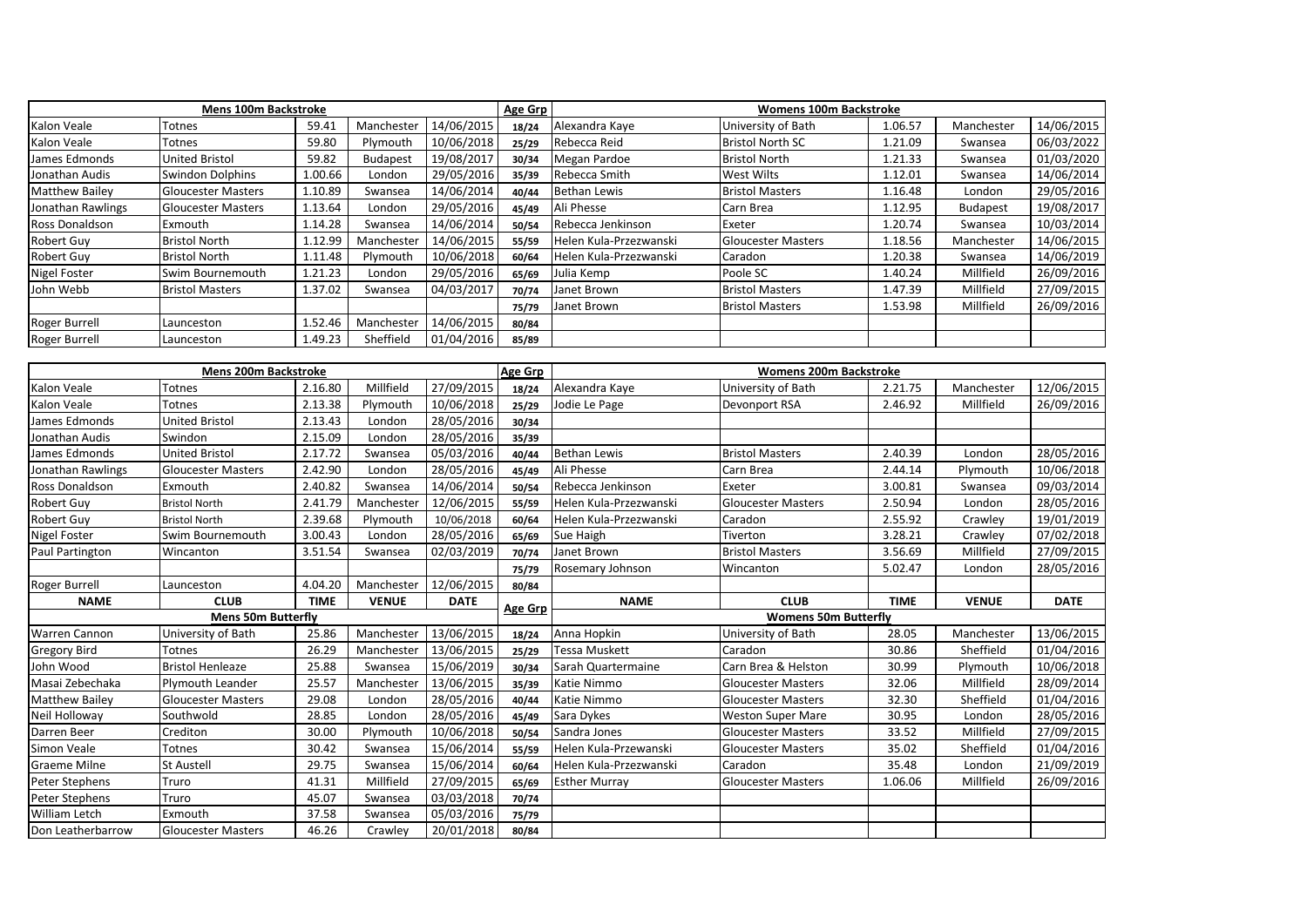|                        | <b>Mens 100m Butterfly</b> |         |            |            | Age Grp |                        | <b>Womens 100m Butterfly</b> |         |                 |            |
|------------------------|----------------------------|---------|------------|------------|---------|------------------------|------------------------------|---------|-----------------|------------|
| Matthew Johnson        | University of Bath         | 56.94   | Manchester | 12/06/2015 | 18/24   | Alexandra Kaye         | University of Bath           | 1.05.58 | Manchester      | 12/06/2015 |
| <b>Gregory Bird</b>    | Totnes                     | 59.22   | Manchester | 12/06/2015 | 25/29   | Rachel Curnock         | <b>Bristol Cent</b>          | 1.12.21 | Swansea         | 05/03/2016 |
| John Wood              | <b>Bristol Henleaze</b>    | 58.57   | Swansea    | 15/06/2019 | 30/34   | Sarah Quartermaine     | Carn Brea & Helston          | 1.09.44 | Plymouth        | 10/06/2018 |
| Jonathan Audis         | <b>Swindon Dolphins</b>    | 1.01.28 | Swansea    | 05/03/2016 | 35/39   | Rebecca Smith          | <b>West Wilts</b>            | 1.12.56 | Swansea         | 14/06/2014 |
| Peter Smith            | <b>Gloucester Masters</b>  | 1.05.86 | Manchester | 12/06/2015 | 40/44   | Sara Dykes             | <b>Weston Super Mare</b>     | 1.09.33 | Swansea         | 14/06/2014 |
| <b>Graham Cridland</b> | Tiverton                   | 1.06.42 | Swansea    | 14/06/2014 | 45/49   | Sara Dykes             | <b>Weston Super Mare</b>     | 1.09.04 | London          | 26/05/2016 |
|                        |                            |         |            |            | 50/54   | Sandra Jones           | <b>Gloucester Masters</b>    | 1.15.92 | Manchester      | 12/06/2015 |
| Simon Veale            | Totnes                     | 1.10.91 | Swansea    | 14/06/2014 | 55/59   | Ninette Hibbs          | <b>St Austell</b>            | 1.23.71 | Plymouth        | 10/06/2018 |
| <b>Graeme Milne</b>    | Truro                      | 1.08.69 | Montreal   | 06/08/2014 | 60/64   | Helen Kula-Przezwanski | Caradon                      | 1.24.93 | Gwangju         | 14/08/2019 |
| Chris Jessup           | Salisbury                  | 1.45.52 | Montreal   | 06/08/2014 | 65/69   | Sue Haigh              | Tiverton                     | 1.35.34 | <b>Budapest</b> | 17/08/2017 |
| Chris Jessup           | Salisbury                  | 1.54.15 | Crawley    | 23/01/2016 | 70/74   |                        |                              |         |                 |            |
| <b>William Letch</b>   | Exmouth                    | 1.34.28 | Swansea    | 05/03/2016 | 75/79   |                        |                              |         |                 |            |
| Don Leatherbarrow      | <b>Gloucester Masters</b>  | 1.51.23 | Plymouth   | 10/06/2018 | 80/84   |                        |                              |         |                 |            |

|                 | <b>Mens 200m Butterfly</b> |         |                 |            | Age Grp |                    | <b>Womens 200m Butterfly</b> |         |            |            |
|-----------------|----------------------------|---------|-----------------|------------|---------|--------------------|------------------------------|---------|------------|------------|
| Matthew Johnson | University of Bath         | 2.03.07 | Manchester      | 13/06/2015 | 18/24   | Alexandra Kaye     | University of Bath           | 2.21.94 | Manchester | 13/06/2015 |
| Daniel John     | Totnes                     | 2.21.87 | Manchester      | 13/06/2015 | 25/29   | Sam Crosby         | Caradon                      | 2.53.47 | Plymouth   | 10/06/2018 |
| James Williams  | <b>Bristol Masters</b>     | 2.35.25 | Millfield       | 26/09/2016 | 30/34   | Sarah Quartermaine | Carn Brea & Helston          | 2.41.77 | Plymouth   | 10/06/2018 |
| James Williams  | <b>Bristol North SC</b>    | 2.33.83 | <b>Budapest</b> | 19/08/2017 | 35/39   | Jessica Wooddisse  | <b>Stroud Masters</b>        | 2.40.62 | Millfield  | 28/09/2014 |
| Stuart Baker    | Exmouth                    | 2.51.40 | London          | 27/05/2016 | 40/44   | Jessica Wooddisse  | <b>Stroud Masters</b>        | 2.41.66 | Plymouth   | 10/06/2018 |
| Neil Holloway   | Southwold                  | 2.35.40 | London          | 27/05/2016 | 45/49   | Philippa O'Grady   | Wincanton                    | 2.44.71 | Sheffield  | 03/04/2016 |
|                 |                            |         |                 |            | 50/54   | Sandra Jones       | <b>Gloucester Masters</b>    | 3.03.05 | Manchester | 13/06/2015 |
|                 |                            |         |                 |            | 55/59   | Ninette Hibbs      | <b>St Austell</b>            | 3.23.62 | Plymouth   | 10/06/2018 |
| David Herbert   | Wincanton                  | 3.52.66 | London          | 27/05/2016 | 60/64   | Susan Haigh        | Tiverton                     | 3.23.58 | Swansea    | 09/03/2014 |
| Chris Jessup    | Salisbury                  | 3.59.54 | Montreal        | 08/08/2014 | 65/69   |                    |                              |         |            |            |
| Chris Jessup    | Salisbury                  | 4.15.80 | Crawley         | 23/01/2016 | 70/74   |                    |                              |         |            |            |
|                 |                            |         |                 |            | 75/79   |                    |                              |         |            |            |

| <b>NAME</b>            | <b>CLUB</b>                  | TIME  | <b>VENUE</b>    | <b>DATE</b> |         | <b>NAME</b>      | <b>CLUB</b>                    | <b>TIME</b> | <b>VENUE</b> | <b>DATE</b> |
|------------------------|------------------------------|-------|-----------------|-------------|---------|------------------|--------------------------------|-------------|--------------|-------------|
|                        | <b>Mens 50m Breaststroke</b> |       |                 |             | Age Grp |                  | <b>Womens 50m Breaststroke</b> |             |              |             |
| Benjamin Stuckey       | University of Bath           | 28.64 | Manchester      | 13/06/2014  | 18/24   | Morgan Penney    | Mount Kelly                    | 33.32       | Plymouth     | 10/06/2018  |
| James Edmonds          | United Bristol               | 31.45 | Swansea         | 14/06/2014  | 25/29   | Hannah Wiltshire | Poole                          | 34.65       | London       | 26/05/2016  |
| James Edmonds          | United Bristol               | 31.95 | Swansea         | 05/03/2016  | 30/34   | TessaMuskett     | Caradon                        | 38.81       | Plymouth     | 10/06/2018  |
| <b>Graham Marshall</b> | City of Bristol              | 32.38 | Swansea         | 14/06/2014  | 35/39   | Katie Nimmo      | <b>Gloucester Masters</b>      | 39.61       | Millfield    | 28/09/2014  |
| Theo Van Der Merwe     | <b>Christchurch Seagulls</b> | 32.29 | London          | 26/05/2016  | 40/44   | Heidi Hunt       | Exmouth                        | 38.35       | Swansea      | 14/06/2014  |
| <b>Nigel Masters</b>   | Swindon Dolphin              | 33.62 | <b>Budapest</b> | 20/08/2017  | 45/49   | Heidi Hunt       | <b>Taunton Deane</b>           | 37.94       | London       | 26/05/2016  |
| Peter Long             | St Austell                   | 34.47 | Swansea         | 14/06/2014  | 50/54   | Lisa Durward     | Seagulls                       | 40.55       | London       | 26/05/2016  |
| Mark Partridge         | <b>Stroud Masters</b>        | 36.33 | Plymouth        | 10/06/2018  | 55/59   | Sharon Allen     | Salisbury                      | 44.67       | London       | 26/05/2016  |
| David Smith            | Devonport                    | 36.38 | Swansea         | 07/03/2015  | 60/64   | Gillian Ferris   | <b>Gloucester Masters</b>      | 45.87       | London       | 26/05/2016  |
| <b>Thomas Morrow</b>   | <b>Gloucester Masters</b>    | 38.38 | Swansea         | 05/03/2022  | 65/69   | Sue Haigh        | Tiverton                       | 47.68       | London       | 09/07/2017  |
| Robert Lloyd-Evans     | Poole SC                     | 49.93 | Swansea         | 07/03/2015  | 70/74   |                  |                                |             |              |             |
| Donald Leatherbarrow   | <b>Gloucester Masters</b>    | 45.55 | Swansea         | 14/06/2014  | 75/79   | Muriel Hitchcock | Warminster & District ASC      | 56.56       | Millfield    | 26/09/2016  |
| Donald Leatherbarrow   | <b>Gloucester Masters</b>    | 47.66 | Swansea         | 02/03/2019  | 80/84   |                  |                                |             |              |             |
| Grenville Cole         | <b>AST Burnham</b>           | 58.56 | London          | 26/05/2016  | 85/89   |                  |                                |             |              |             |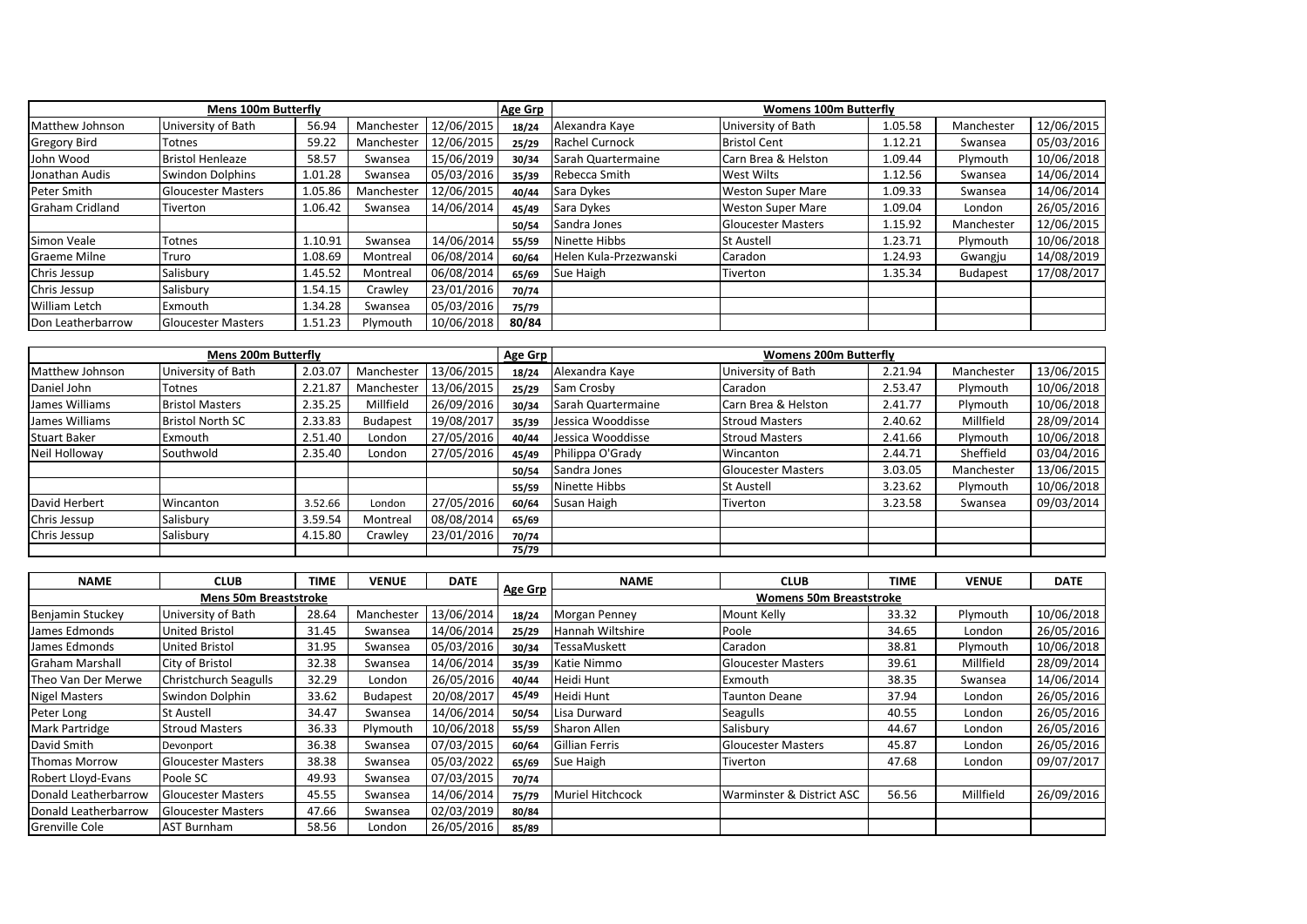|                      | <b>Mens 100m Breaststroke</b> |         |            |            | Age Grp |                         | <b>Womens 100m Breaststroke</b> |         |            |            |
|----------------------|-------------------------------|---------|------------|------------|---------|-------------------------|---------------------------------|---------|------------|------------|
| Benjamin Stuckey     | University of Bath            | 1.05.29 | Manchester | 13/06/2015 | 18/24   | Alexandra Kaye          | University of Bath              | 1.15.47 | Manchester | 13/06/2015 |
| James Flanaghan      | United Bristol                | 1.11.23 | Swansea    | 05/03/2016 | 25/29   | Hannah Wiltshire        | Poole                           | 1.16.09 | London     | 27/05/2016 |
| Thomas Hughes        | Totnes                        | 1.13.02 | Manchester | 13/06/2015 | 30/34   | <b>Rachel Curnock</b>   | <b>Bristol North</b>            | 1.23.09 | Swansea    | 03/03/2018 |
| l Graham Marshall    | City of Bristol               | 1.12.31 | Swansea    | 15/06/2014 | 35/39   | Karen Yendole           | Poole                           | 1.25.23 | Manchester | 13/06/2015 |
| Theo Van Der Merwe   | <b>Christchurch Seagulls</b>  | 1.14.19 | Manchester | 13/06/2015 | 40/44   | Katie Hislop            | Swindon                         | 1.22.19 | London     | 27/05/2016 |
| <b>Nigel Masters</b> | Swindon                       | 1.13.37 | London     | 27/05/2016 | 45/49   | Heidi Hunt              | <b>Taunton Deane</b>            | 1.26.72 | London     | 27/05/2016 |
| Darren Beer          | Crediton                      | 1.18.99 | Budapest   | 15/08/2017 | 50/54   | Phillippa O'Grady       | Wincanton                       | 1.28.04 | Swansea    | 03/03/2019 |
| Mark Partridge       | <b>Stroud Masters</b>         | 1.24.47 | Plymouth   | 10/06/2018 | 55/59   | Sharon Allen            | Salisbury                       | 1.39.82 | London     | 27/05/2016 |
| <b>Thomas Morrow</b> | <b>Gloucester Masters</b>     | 1.27.00 | Swansea    | 29/02/2020 | 60/64   | Jayne Ball              | <b>Gloucester Masters</b>       | 1.42.35 | Millfield  | 26/09/2016 |
| <b>Thomas Morrow</b> | <b>Gloucester Masters</b>     | 1.27.11 | Swansea    | 05/03/2022 | 65/69   | <b>Margaret Bickley</b> | Totnes                          | 1.49.69 | London     | 27/05/2016 |
| Chris Jessup         | Salisbury                     | 1.49.72 | Crawley    | 23/01/2016 | 70/74   |                         |                                 |         |            |            |
| Robert Lloyd-Evans   | Poole SC                      | 1.51.91 | Swansea    | 05/03/2017 | 75/79   | <b>Muriel Hitchcock</b> | Warminster & District ASC       | 2.08.31 | Millfield  | 26/09/2016 |
| Donald Leatherbarrow | <b>Gloucester Masters</b>     | 1.53.38 | Plymouth   | 10/06/2018 | 80/84   |                         |                                 |         |            |            |
| Grenville Cole       | Academy Swim Burnham          | 2.16.25 | Sheffield  | 02/04/2016 | 85/89   |                         |                                 |         |            |            |

| <b>Mens 200m Breaststroke</b> |                           |             |              |             | Age Grp | <b>Womens 200m Breaststroke</b> |                               |             |              |             |
|-------------------------------|---------------------------|-------------|--------------|-------------|---------|---------------------------------|-------------------------------|-------------|--------------|-------------|
| Thomas Tsiopanis              | University of Bath        | 2.23.20     | Manchester   | 14/06/2015  | 18/24   | Alexandra Kaye                  | University of Bath            | 2.40.29     | Manchester   | 14/06/2015  |
| David Langston                | City of Bristol           | 2.40.34     | Swansea      | 14/06/2014  | 25/29   | Hannah Wiltshire                | Poole                         | 2.50.83     | London       | 29/05/2016  |
| John Posnett                  | <b>Seagulls</b>           | 2.53.40     | London       | 29/05/2016  | 30/34   | Emma Bryant                     | Caradon                       | 3.03.71     | Swansea      | 14/06/2014  |
|                               |                           |             |              |             | 35/39   | Karen Yendole                   | Poole                         | 3.05.71     | Manchester   | 14/06/2015  |
| <b>Bjorn Hoffman</b>          | Backwell                  | 2.58.84     | Manchester   | 14/06/2015  | 40/44   | Jessica Wooddisse               | <b>Stroud Masters SC</b>      | 3.11.71     | Swansea      | 03/02/2019  |
| <b>Nigel Masters</b>          | Swindon                   | 2.40.66     | London       | 29/05/2016  | 45/49   | Philippa O'Grady                | <b>Wincanton SC</b>           | 3.12.40     | Millfield    | 26/09/2016  |
| Darren Beer                   | Crediton                  | 2.54.78     | Plymouth     | 10/06/2018  | 50/54   | Ninette Hibbs                   | <b>St Austell</b>             | 3.20.80     | Swansea      | 14/06/2014  |
| Mark Partridge                | <b>Stroud Masters</b>     | 3.19.91     | Swansea      | 14/06/2019  | 55/59   | Ninette Hibbs                   | <b>St Austell</b>             | 3.33.61     | Plymouth     | 10/06/2018  |
| <b>Thomas Morrow</b>          | <b>Gloucester Masters</b> | 3.09.32     | Swansea      | 01/03/2020  | 60/64   | <b>Gillian Ferris</b>           | <b>Gloucester Masters</b>     | 3.43.23     | Sheffield    | 01/04/2016  |
| <b>Thomas Morrow</b>          | <b>Gloucester Masters</b> | 3.10.96     | Swansea      | 06/03/2022  | 65/69   | <b>Margaret Bickley</b>         | Totnes                        | 3.49.36     | Swansea      | 04/03/2017  |
| Robert Lloyd-Evans            | Poole SC                  | 3.53.44     | Swansea      | 08/03/2015  | 70/74   |                                 |                               |             |              |             |
| Robert Lloyd-Evans            | Poole SC                  | 3.53.54     | Swansea      | 04/03/2017  | 75/79   | Muriel Hitchcock                | Warminster & District ASC     | 4.36.98     | Millfield    | 26/09/2016  |
| <b>NAME</b>                   | <b>CLUB</b>               | <b>TIME</b> | <b>VENUE</b> | <b>DATE</b> | Age Grp | <b>NAME</b>                     | <b>CLUB</b>                   | <b>TIME</b> | <b>VENUE</b> | <b>DATE</b> |
| Mens 200m Individual Medley   |                           |             |              |             |         |                                 | Womens 200m Individual Medley |             |              |             |
| Patrick Ham                   | University of Bath        | 2.17.04     | Manchester   | 13/06/2015  | 18/24   | Alexandra Kaye                  | University of Bath            | 2.19.07     | Manchester   | 13/06/2015  |
| James Flanaghan               | <b>United Bristol</b>     | 2.20.75     | Swansea      | 05/03/2016  | 25/29   | Hannah Wiltshire                | Poole SC                      | 2.40.43     | Millfield    | 27/09/2015  |
| <b>Neal Taylor</b>            | Totnes                    | 2.24.61     | Millfield    | 26/09/2016  | 30/34   | Emma Bryant                     | Caradon                       | 2.41.45     | Swansea      | 13/06/2014  |
| Jonathan Audis                | <b>Swindon Dolphins</b>   | 2.17.56     | Swansea      | 05/03/2016  | 35/39   | Katie Nimmo                     | <b>Gloucester Masters</b>     | 2.42.19     | Millfield    | 28/09/2014  |
| Bjorn Hoffman                 | Backwell                  | 2.33.39     | Swansea      | 13/06/2015  | 40/44   | Katie Nimmo                     | <b>Gloucester Masters</b>     | 2.43.23     | London       | 25/05/2016  |
| <b>Nigel Masters</b>          | <b>Swindon Dolphins</b>   | 2.27.72     | London       | 25/05/2016  | 45/49   | Sara Dykes                      | <b>Weston Super Mare</b>      | 2.39.49     | London       | 25/05/2016  |
| Darren Beer                   | Crediton                  | 2.39.14     | Plymouth     | 10/06/2018  | 50/54   | Sandra Jones                    | <b>Gloucester Masters</b>     | 2.58.30     | London       | 25/05/2016  |
| Simon Veale                   | Totnes                    | 2.39.84     | Swansea      | 13/06/2014  | 55/59   | Sheryl Taylor                   | Newquay                       | 2.58.36     | London       | 25/05/2016  |
| Simon Veale                   | Totnes                    | 2.41.47     | Eindhoven    | 06/05/2016  | 60/64   | Helen Kula-Przezwanski          | Caradon                       | 2.58.45     | Crawley      | 20/01/2019  |
| John Anderson                 | Wincanton                 | 3.10.50     | Aldershot    | 21/07/2018  | 65/69   | Jayne Stephenson                | <b>Gloucester Masters</b>     | 3.16.46     | Crawley      | 27/01/2019  |
| Peter Stephens                | Truro                     | 3.55.23     | Swansea      | 03/03/2018  | 70/74   |                                 |                               |             |              |             |
| Donald Leatherbarrow          | <b>Gloucester Masters</b> | 3.46.58     | Swansea      | 04/03/2017  | 75/79   |                                 |                               |             |              |             |
| Donald Leatherbarrow          | <b>Gloucester Masters</b> | 3.48.98     | Crawley      | 20/01/2018  | 80/84   |                                 |                               |             |              |             |